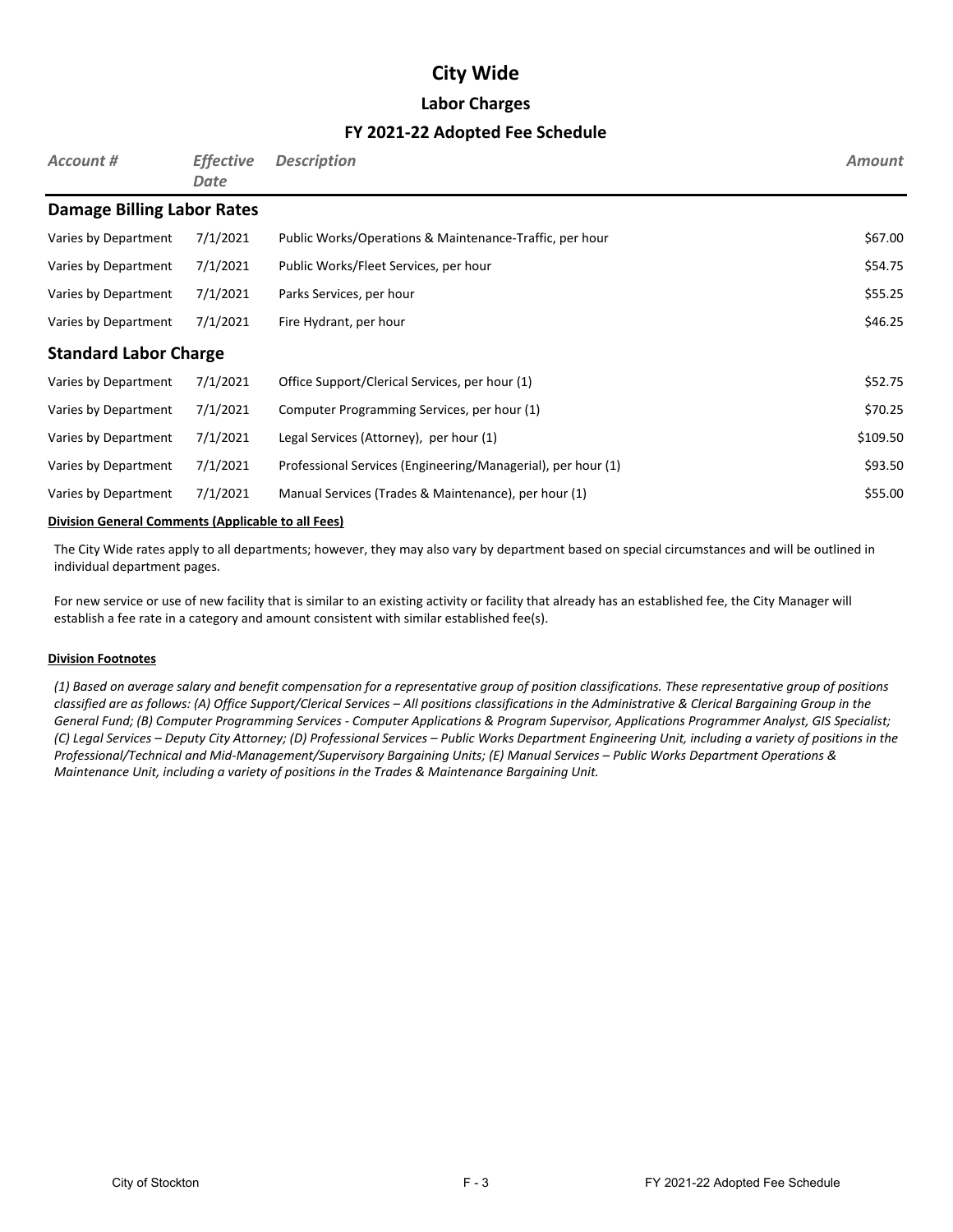# **Payments and Collections**

## **FY 2021-22 Adopted Fee Schedule**

| Account # | <b>Effective</b><br>Date | <b>Description</b>                                                        | Amount             |
|-----------|--------------------------|---------------------------------------------------------------------------|--------------------|
| Varies    | 7/1/2021                 | Administrative Fee - Delinguent Accounts (less than or equal to \$999.00) | 35% of amount owed |
| Varies    | 7/1/2021                 | Administrative Fee - Delinguent Payment (greater than \$999.00)           | 45% of amount owed |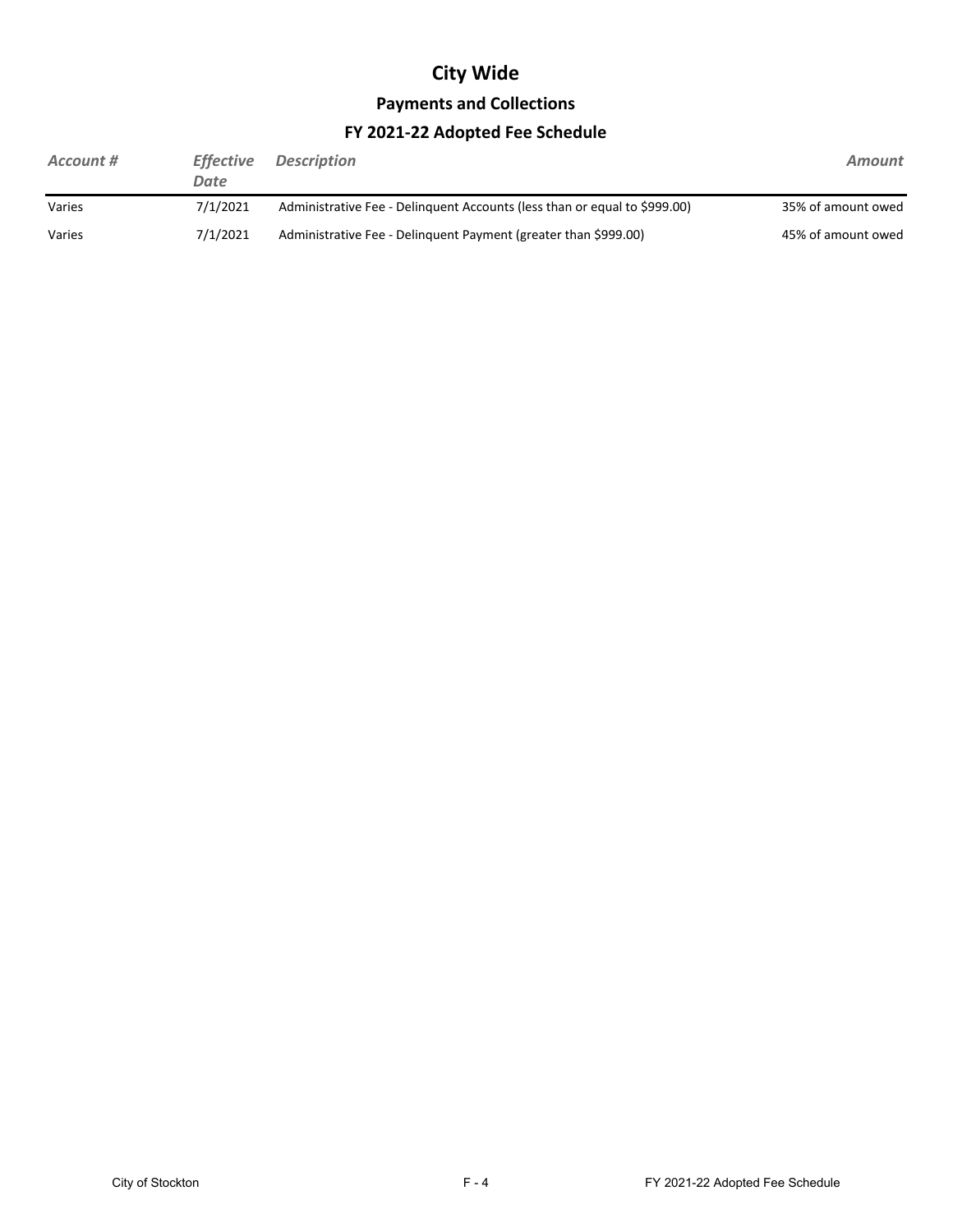## **Reprographics**

## **FY 2021-22 Adopted Fee Schedule**

| Account #                                                 | <b>Effective</b><br><b>Date</b> | <b>Description</b>                                          | <b>Amount</b>                            |  |  |
|-----------------------------------------------------------|---------------------------------|-------------------------------------------------------------|------------------------------------------|--|--|
| <b>Electronic</b>                                         |                                 |                                                             |                                          |  |  |
| Varies                                                    | 7/1/2021                        | Documents provided on media device                          | <b>Actual Labor &amp; Materials Cost</b> |  |  |
| Print                                                     |                                 |                                                             |                                          |  |  |
| Varies                                                    | 7/1/2021                        | Large sizes (over 11 x 14, blueprints, maps, etc.) per page | \$14.25                                  |  |  |
| Varies                                                    | 7/1/2021                        | Color copy 8.5"x11" per page                                | \$0.60                                   |  |  |
| Varies                                                    | 7/1/2021                        | Color copy 11"x17" per page                                 | \$1.10                                   |  |  |
| Varies                                                    | 7/1/2021                        | Sending Material by Fax                                     | <b>Actual Cost</b>                       |  |  |
| Varies                                                    | 7/1/2021                        | Capital Improvement Program Five Year Plan                  | \$40.00                                  |  |  |
| Varies                                                    | 7/1/2021                        | City of Stockton Annual Budget                              | \$35.00                                  |  |  |
| Varies                                                    | 7/1/2021                        | City of Stockton Comprehensive Annual Financial Report      | \$29.00                                  |  |  |
| <b>Print Mass Produced Documents</b>                      |                                 |                                                             |                                          |  |  |
| Varies                                                    | 7/1/2021                        | Printed/Bound Documents - Per Page                          | \$0.25                                   |  |  |
| <b>Public Record Requests</b>                             |                                 |                                                             |                                          |  |  |
| Varies                                                    | 7/1/2021                        | Per Page                                                    | \$0.10                                   |  |  |
| <b>Division General Comments (Applicable to all Fees)</b> |                                 |                                                             |                                          |  |  |

The City Wide rates apply to all departments; however, they may also vary by department based on special circumstances and will be outlined in individual department pages. Reproduction/Copying rates apply to small quantities copied in a department.